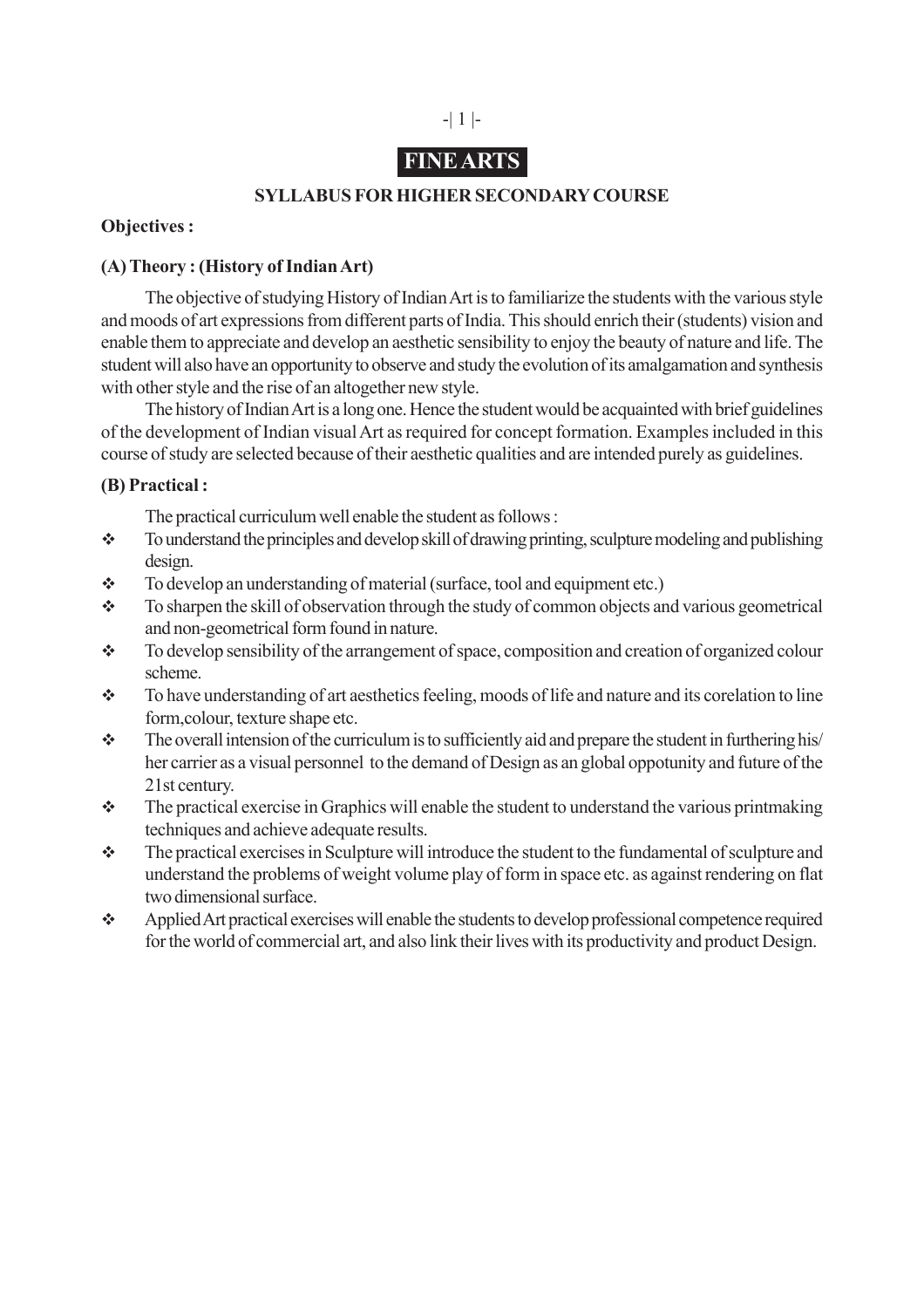## -| 2 |-

# **FINE ARTS**

## **SYLLABUS FOR HIGHER SECONDARY FIRST YEAR COURSE**

A student may offer anyone of the following Courses :

- (a) Painting
- (b) Graphics
- (c) Sculpture
- (d) Applied Art

The following art terminologies for all the four subjects are prescribed only for reference and general enrichment :

| 1. | Elements of Composition:   | Paint, Line, Form, Colour, Tone, Texture and Space                  |
|----|----------------------------|---------------------------------------------------------------------|
| 2. | Principles of Composition: | Units, Harmony, Balance, Rhythm, Emphasis and Proportion            |
|    |                            | (abstraction and stylization) - subjective to individual candidate. |
| 3. | Drawing and Painting:      | Terminologies, Foreshortening, Perspective, Eve level, Fixed paint  |
|    |                            | of View, Vanishing point, Ratio proportion, Sketching, Drawing,     |
|    |                            | Light and Shade, Painting Still life, Landscape, Anatomy (Vertical  |
|    |                            | & Horizontal format), two and three dimensional (transparent and    |
|    |                            | opaque) technique.                                                  |
|    | $(A)$ Material :           | Paper, Pencil, Water, Acrylic Colours, Tempera Colours, Poster      |
|    |                            | Colours, Water proof ink, Canvas, Hardboard.                        |
| 4. | Media of Composition:      | Pencil drawing, Collage, Painting, Paper mural.                     |
| 5. | Sculpture:                 | Relief and round sculpture, Modeling with clay, Terracotta, Mould   |
|    |                            | making, mask making and casting in plaster of Paris.                |
| 6. | Graphics:                  | Linocut, Relief prinign, silkscreen printing.                       |
|    | Applied Art:               | Book cover design and illustration, Cartooning, Poster,             |
|    |                            | Advertisement for newspaper and Magazines etc Photograph,           |
|    |                            | Computer, graphic.                                                  |

## **One Paper Time : Two Hours Marks : 30**

## **Unitwise Distribution of Marks & Periods :**

| Unit       | <b>Topics</b>                          | <b>Marks</b> | <b>Periods</b> |
|------------|----------------------------------------|--------------|----------------|
| Unit- $1:$ | Art of Indus Valley                    | 05           | 20             |
| Unit- $2:$ | Buddhist, Jain and Hindu Art           | 10           | 20             |
| Unit- $3:$ | Temple sculpture, Bronzes and Artistic | 15           | 30             |
|            | aspects of Indian Architecture         | 15           |                |
|            | Total:                                 | 30           | 70             |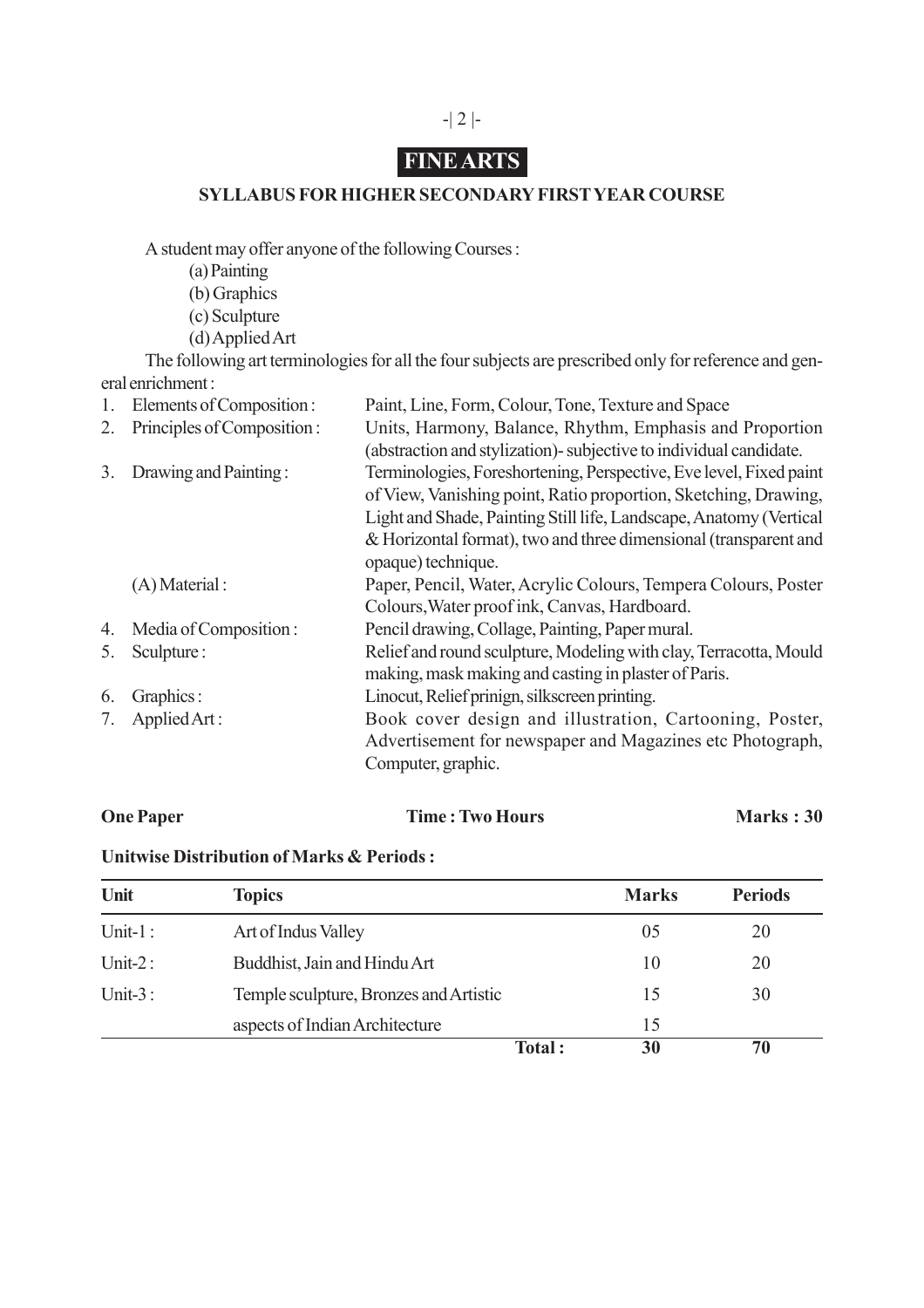## **Unitwise Distribution of Course Contents:**

#### **Unit-1 : Art of Indus Valley**

(Harappan and Mahenjo-daro) (2500 B.C. to 1500 B.C.)

## **1. Introduction :**

- (i) Period and Location
- (ii) Possible reasons of extinction.

## **2. Study of the following Sculpture and terracotta's :**

- (i) Dancing girl (Mahenjo-daro) Bronje,  $10.5 \times 5 \times 2.5$ Circa 2500 B.C. (collection National Museum, New Delhi)
- (ii) Male Torso (Harappa) Stone,  $9.2 \times 5.8 \times 3$  cm Circa 2500 B.C. (collection National Museum, New Delhi)

## **3. Study of following :**

Seal :

(i) Bull (Mohenjo-daro) Stone,  $2.5 \times 2.5 \times 1.4$  cm Circa 2500 B.C. (collection National Museum, New Delhi)

## **Unit-2 : Buddhist, Jain and Hindu Art**

(3rd Century B.C. to 8th Century A.D.)

- (a) General Introduction to Art during Mauryan, Sunga, Kushana and Gupta period.
- (b) Study of the following Sculpture :
	- (i) Lion Capital from Sarnath (Mauryan period) Polished sand Stone Circa 3rd Century B.C. (Collection : Sarnath Museum V.P.)
	- (ii) Gateway and Railings of Stupa from Bharat (Shunga Period) Early 1st Century B.C. (Collection Indian Museum Kolkata)
	- (iii) Yakshi from Bharut. Pillar Relief in Red. Sandstone. (Sunga Period) Early 1st Century B.C. (Collection Indian Museum, Kolkata)
	- (iv) Yakshi from Bhutesar, Mathura Railing Pillar in Red Stone, (Kushan Period) 2nd Century A.D. (Collection Indian Museum, Kolkata)
	- (v) Seated Buddha from Sarnath. (Gupta Period, Chunar Sandstone) 5th Century A.D. (Collection Museum of Archeology, Sarnath)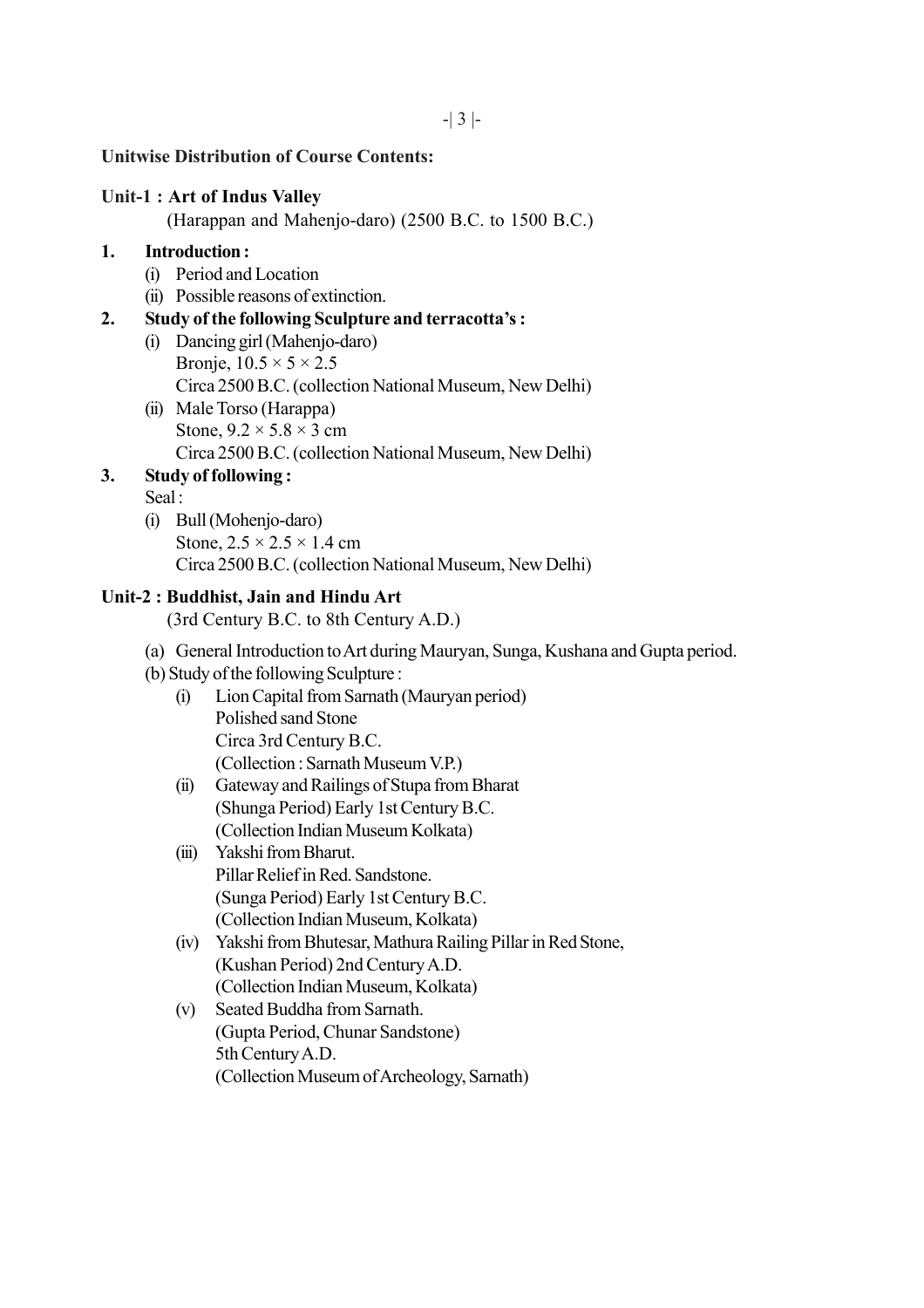## **4. Introduction of Ajanta :**

Location, Period, No. of Caves, Chaitya and Yihara, Painting and Sculpture, Subject matters and Techniques etc.

## **5. Study of the following :**

Painting and Sculpture :

- (i) Padmapani and Boddhisattra (Ajanta Cave No.-1) Mural Painting (Circa 5th Century A.D.)
- (ii) Dying Princess (Ajanta Cave No.) Sculpture in Stone Circa 5th Century A.D.

## **Format of the question :**

## **Unit-1 : Nature/Object study :**

Draw and paints the still life or the group of object arrange before you from a fixed point of view on the drawing paper (½ imperial size/full imperial size) in pencil. The drawing should be proportionate to paper size. The objects should be painted in realistic manner with proper light shade and prospective.

**Note :** The groups of object are to be decided by the external and internal examiner jointly and the arrangements for nature study/object study are to be arranged before the candidates. The selection of objects should be in such a way that the natural and geometrical forms may be covered by the groups of objects. Any objects relating to nature and in accordance to availability of Season and location may be include. Two draperies in different colours, one in light shade and the other in dark shade is to be included in the background keeping in view the colours and tones of objects chosen for study.

## **Unit-2 : Painting and Composition :**

Make of painting composition on anyone of the following five subjects on either medium, such as watercolor or collage in the paper size provided (½ imperial size/full imperial size). The composition should be original and effective. Weightage should be given to a well-compolled drawing and effective use of the medium.

**Note :** Any five subjects for painting will be decided by the Paper Setter. The question should be according to the standard of class XI & natural environment of Assam.

## **General Instruction to Examiners :**

- $\triangle$  The candidates must be given one-hour break after first three hours.
- $\cdot \cdot$  The work of candidate is to be evaluated jointly by external  $\&$  internal examiners and duly signed by both.

## **Unit-3 : Temple Sculpture, Bronzes and Indian Architecture Artistic aspects of Indian Temples**

(6th Century A.D. to 13th Century A.D.)

1. Introduction to Temples Sculpture with emphasis on Early Mediaeval Temple architecture in Assam(from this Barman's to the Paalas of Assam in 5th Century to 13th Century A.D. Art activity(sculpture) in context and Comparison to the Gupta art style.)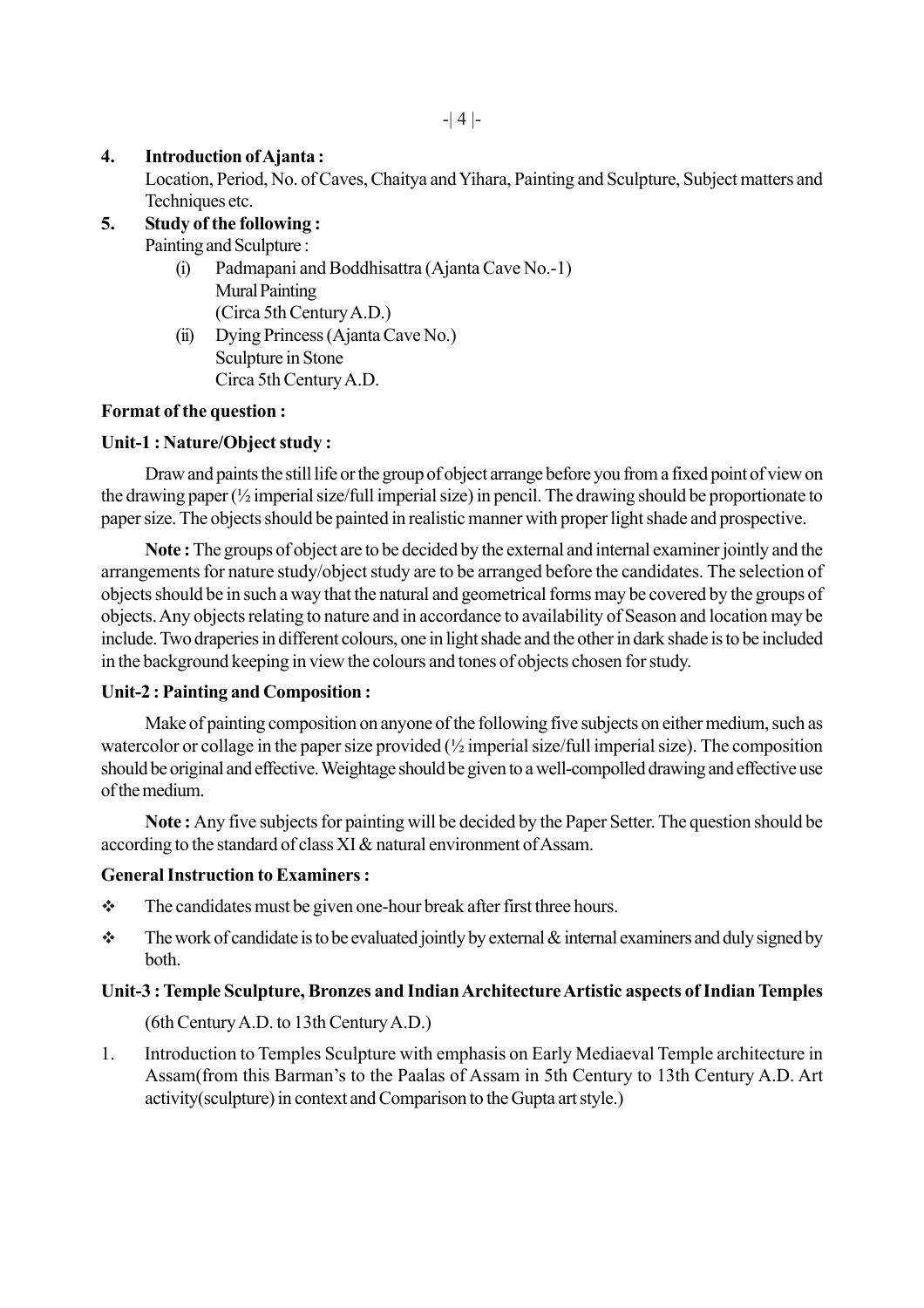## **2. Study of the following Temples Sculptures :**

- (i) Descent of Ganga (Pallava Dynasty, Mahabalipuram, Tamil Nadu) (Stone Circa 7th Century A.D.)
- (ii) Ravana shaking Mount Kailash (Rasatrakuta Ellora, Maharastra). (Stone Circa 8th Century A.D.)
- (iii) Trimurti (Eleohanta, Maharastra) Stone. (Stone Circa 9th Century A.D.)
- (iv) Lakshmi Narayana (Kandariya Mahadev Temple) (Chandela, Khajuraho, M.P.) (Stone Circa 10th Century A.D.)
- (v) Cymbal Player Sun Temple (Ganga Dynesty, Konark, Orissa) Stone. (Circa 13th Century A.D.)
- (vi) The Relief sculptures of Kamakshya.
- (vii) The Da-Parvatiya Temple, Tezpur (Stone Door Frame)
- (viii) The ruins of Madan Kamdev Temple

## **3. Bronzes :**

(i) Introduction to Indian Bronzes

## **4. Study of following Indian Bronzes :**

- (i) Nataraj (Thanjavuh Dist, Tamilnadu) Cnola Period (12th Century A.D.) (Collection, National Museum, New Delhi)
- (ii) "Indra"–11th Century A.D. (Paala Dynasty, Assam) Recovered from Kahilipara, Guwahati (Collection, Assam State Museum, Guwahati)

## **5. Study of the following Architectures :**

- (i) Qutab Minar, Delhi
- (ii) Taj Mahal, Agra
- (iii) Talatal Ghar, Sivasagar, Assam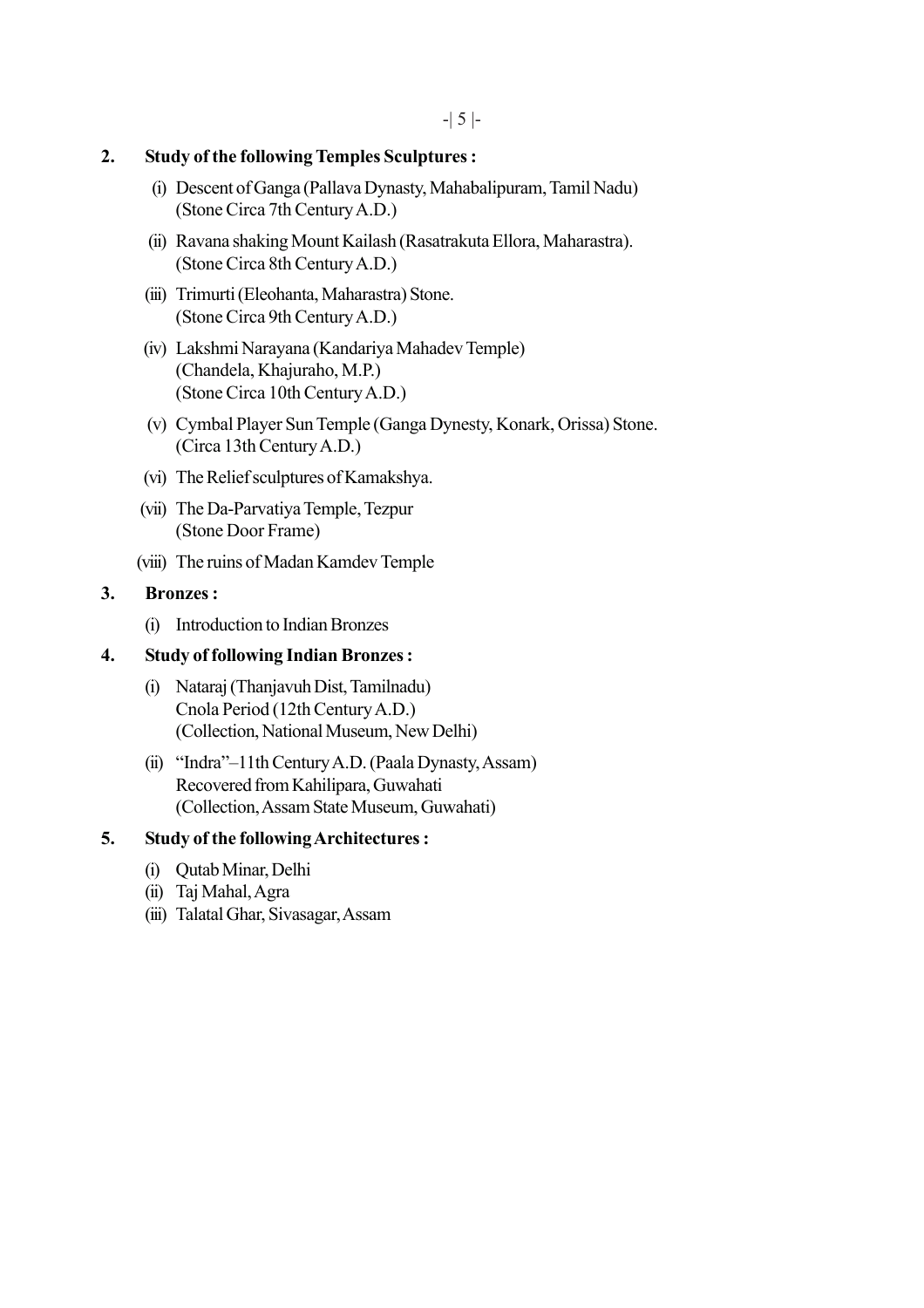## -| 6 |-

## **SYLLABUS FOR FINE ARTS PRACTICAL PAINTING**

**Time : Six hours Full Marks : 70 Pass Marks : 28**

**Unitwise Distribution of Marks & Periods :**

| Unit   | <b>Topics</b>            |        | <b>Marks</b> |
|--------|--------------------------|--------|--------------|
| Unit-1 | Nature/Object study      |        |              |
| Unit-2 | Painting and composition |        | 30           |
| Unit-3 | Sessional work           |        | 25           |
|        |                          | Total: | 70           |

## **Unitwise Distribution of Course Contents:**

## **Unit-1 : Nature Study and Painting :**

- (i) Study of flowers and fo.liages, and plants. vegetable etc. Natural forms like plants, vegetables, fruits and flowers etc. are to be used
- (ii) Still life study of natural objects in pencil and pen and ink;

## **Unit-2: Painting and Composition :**

- (i) Study of geometric forms/basic forms (like sphere, cone, cubes. cylinder) in pencil. and executed with ·light and shade from a fixed view point.
- (ii) Sketches from life and simple composition done with mediums like- pencil, oil pastel and water colour:

## **Unit-3 : Sessional Works :**

- (i) Five selected nature and objects of study exercised in drawing and in any medium done during the session and including 2 (two) still life exercise.
- (ii) Two selected works of painting done during the year. These paintings and selected works are to be certified by the school authorities that it has been executed by the student and is to be placed before the external examiners for assessment.
- **Note :**The time table is to be framed in such a way so as to allow the student to work continuously for a maximum of two periods at a stretch.

## **GRAPHICS**

**Introduction :** The course in graphics at senior secondary stage is aimed to develop the aesthetic sense of students through the understanding of various important print making medias and possible practical exercises of graphic prints for developing students mental faculties of observation, imagination. creation and physical and technical skill. The introduction of practical exercises in graphics will help the students to make composition in monochrome and black and white and colours through various print making technique, using method and materials specifically prescribed for best result. The students should be given a brief history about print making and the exercises are to be given in such a way to learn, articulate the tools and apparatus used, as well as the maintenance and handling of prints.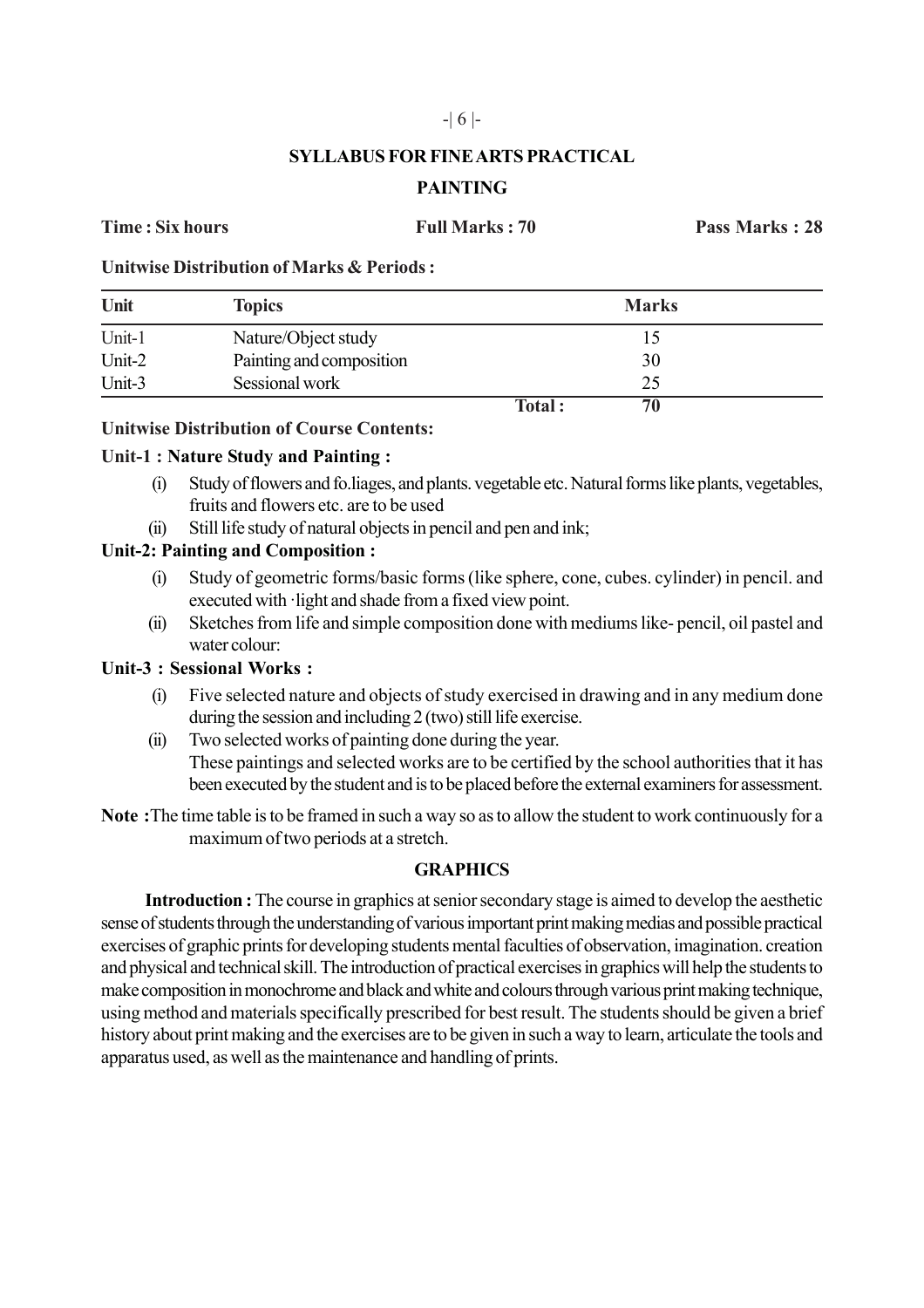**Time : Six hours Full Marks : 70 Pass Marks : 28**

**Unitwise Distribution of Marks & Periods :**

| Unit   | <b>Topics</b>                                                  | <b>Marks</b> |
|--------|----------------------------------------------------------------|--------------|
| Unit-1 | Simple compositions and study in monochrome-linocut, colograph | 50           |
| Unit-2 | Sessional works                                                | 20           |
|        | Total:                                                         | 70           |

## **Unitwise Distribution of Course Contents:**

## **Unit-1 : Simple compositions and study in monochrome-linocut, colograph :**

1. To make simples compositions in paper with medium like black & white or monochrome colour. Exercises to be given on 1/4 imperial size paper on any subject as studied by the student. The composition may be based on regular sketching as exercises by students.

2. Syllabus for relief printing (Linocut and Colograp or Paper cardboard print) .

- $\div$  Introduction of the history of printmaking
- $\div$  Printing methods and materials .
- $\triangleleft$  Characteristic of printing ink-solvent and dyes.
- \* Registration method
- $\div$  Colour printing in bicolour.
- $\div$  Editions specification, mounting and finishing etc.

## **Unit-2 : Sessional works :**

The selected prints either of linocut or paper cardboard print prepared during the year is to be evaluated by the class teacher and the external examiner.

## **SCULPTURE**

The Course in Sculpture at Senior Secondary stage as an elective subject is aimed at developing aesthetic sense of the students through the understanding of various important, well known aspects and mode of Visual Art expression in India's rich cultural heritage from the period of Indus Valley to the present time. It also aims at developing the students understanding of form and shape in the three dimensional and relating formal modulation through ths sensibility of touch, man's primary sense and develop creativity in the dimensional aptitude.

It encompasses a wider range of practical exercises in making of various sculptures for developing their mental faculties of observation, imagination and creation and the physical & technical skills.

The aim is to introduce the student to the fundamentals of making sculptures. All assigments should be designed to understand problems of volume, weight, play of from in space etc. as against rendering on flat two dimensional. Adequate, technical skills may be provided depending on the facilities available.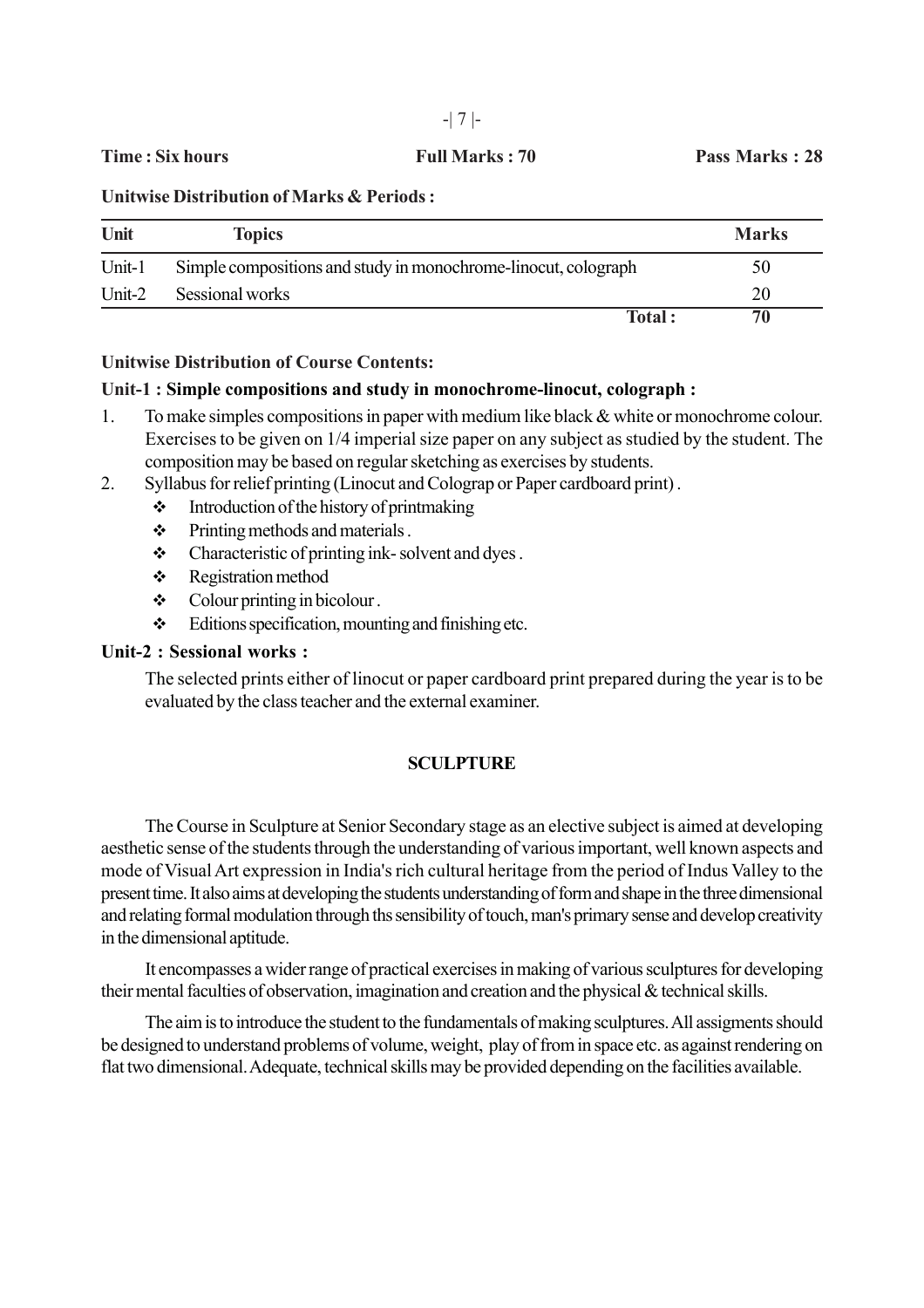**Unitwise Distribution of Marks & Periods :**

| Unit   | <b>Topics</b>       |        | <b>Marks</b> |
|--------|---------------------|--------|--------------|
| Unit-1 | Modelling in Relief |        | 25           |
| Unit-2 | Modelling in Round  |        | 25           |
| Unit-3 | Sessional works     |        | 20           |
|        |                     | Total: | 70           |

## **Unitwise Distribution of Course Contents:**

- **Unit-1 :** Modelling in Relief on given subjects from life and nature.
- **Unit-2 :** Modelling in Round on given subjects from life and nature

Handling of clay and its, techniques through pinching, coiling. rolling etc.

**Unit-3 :** Session Work

Four selected pieces of works prepared during the course by the candidate and certified by the school authorities as works executed in the school are to be placed before the examiners for assessment.

**Note :** The time table to be so framed as to allow the students to; work continuously for minimum of two periods at a stretch.

> All assignment should be designed to understand the problems of volume, weight, play of form is space etc. as against rendering on flat two-Dimensional and also on the round.

## **APPLIED ART**

#### **Introduction :**

The Course in Applied Art. (Commercial Art) at Senior Secondary stage as an elective subject is aimed to develop aesthetic sense of the students through the understanding of various important, well known aspects and modes of Visual Art expressions. The student will prepare himself herself for combating the variety of commercial options opportunities available in the world of Commercial Art and the applied disciplines qf Design. The practical exercises specified for Commercial Art will develop their mental faculties of observation, imagination, creation and physical & technical skills in necessary for the purpose.

The purpose of introducing practical exercises in Applied Art (Commercial) is to help and enable the students to develop professional competence in making Model Drawing Lettering layout Preparation and poster so that they can professionally assist the world of commercial Design.